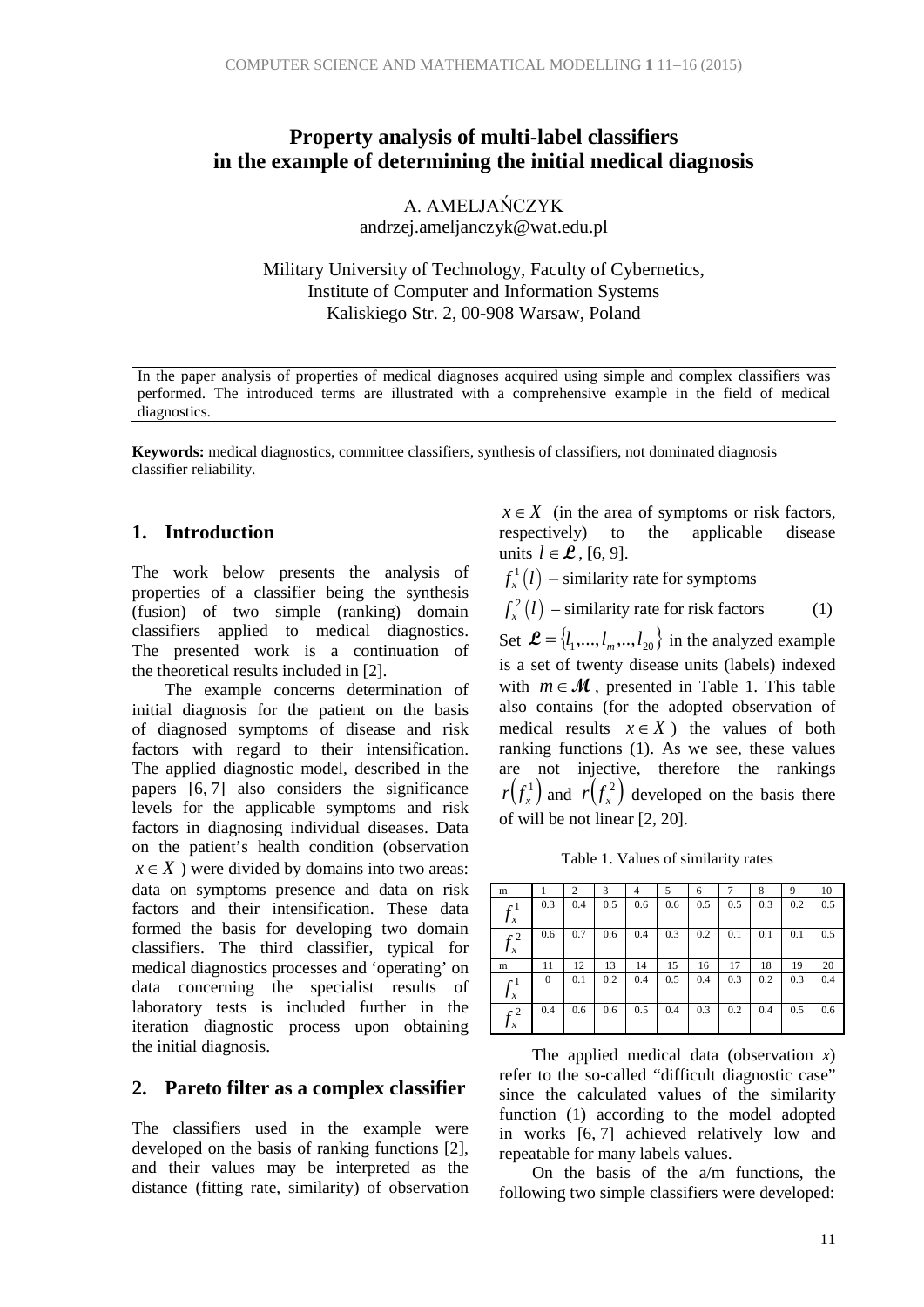$$
C_1(x) = \arg\max_{l \in \mathcal{L}} f_x^1(l)
$$
  
\n
$$
C_2(x) = \arg\max_{l \in \mathcal{L}} f_x^2(l)
$$
 (2)

Classifications acquired with these classifiers (initial diagnoses) are as follows:

$$
D_1(x) = C_1(x) = \{l_4, l_5\}, \ D_2(x) = C_2(x) = \{l_2\}
$$
\n(3)

Diagnostic concluding on the basis of these results is most probably hindered and doubtful, for example due to that

$$
C_1(x) \cap C_2(x) = \varnothing \tag{4}
$$

This undoubtedly results from the fact that both classifiers are too simple (only the symptoms or only risk factors and of low accuracy and the ranking functions are not injective) [6, 7]).

A logical and safe approach in this case would be adopting the initial diagnosis  $D(o)$  in the form

$$
D(o) = C_1(x) \cup C_2(x) = \{l_2, l_4, l_5\}
$$
 (5)

without any guarantee, however, that the actual diagnosis will be included in set  $D(o)$ . An alternative manner will be synthesis of the applied simple classifiers (2). Figure 1 presents the area of synthesis *Y* as well as ranking image *Y<sub>x</sub>* of set for observation  $x \in X$  and the

so-called ideal point  $\dot{y}(x) = (0,6;0,7)$ .

The coordinates of such point shall

be: 
$$
\dot{y}_n(x) = \max_{y \in Y_x} y_n = \max_{l \in \mathcal{L}} f_x^n(l), n \in \mathcal{N}
$$

This point is a ranking image of virtual label (utopian label) of such a disease unit, which would have the highest similarity rate in terms of symptoms and risk factors under observation  $x \in X$  [2, 3, 26, 27].

As the synthesis relation, the previously discussed [2] Pareto relation was adopted – the most common in such cases [3, 13, 15]. According to [2], an integrated classifier (generated as a result of synthesis) shall be the classifier:

$$
C_R(x) = f_x^{-1}(Y_x^{RN}) \subset \mathcal{L}, \quad (6)
$$

Set  $Y_x^{RN} = \{2,3,4\}$  was marked on Figure 1.

Thus  
\n
$$
C_R(x) = f_x^{-1}(\{(0,4;0,7), (0,5;0,6), (0,6;0,4)\})
$$
\n
$$
= \{l_m \in \mathcal{L} | f_x(l_m) \in Y_x^{RN}\} = \{l_2, l_3, l_4\}
$$
\nthat is\n
$$
C_R(x) = \mathcal{L}_x^{RN} = \{l_2, l_3, l_4\} \subset \mathcal{L}
$$

This is a set of disease units (labels), from which there are no 'more fitted' units in set  $\mathcal{L}$  with regard to observation  $x \in X$  in the area of diagnosed symptoms and risk factors. This is the effect of operation of the integrated classifier.



Fig. 1. Space of synthesis **Y** and set Y<sub>x</sub>

Table 2 presents the list of indications of the individual classifiers on the basis of observation  $x \in X$  with reference to set  $\mathcal{L}$ .

The last two columns of the table present information on conformity of the conformity rate of the indication of the given classifier with "baseline indication"  $\mathbf{L}_x^{RN}$ , concerning the set of labels, from which there are no other better fitted [2]. The last column of the table contains the values of Jaccard's conformity (similarity) index [24, 28] of indication of a given classifier with a set of diagnosis, from which there are no better fitted.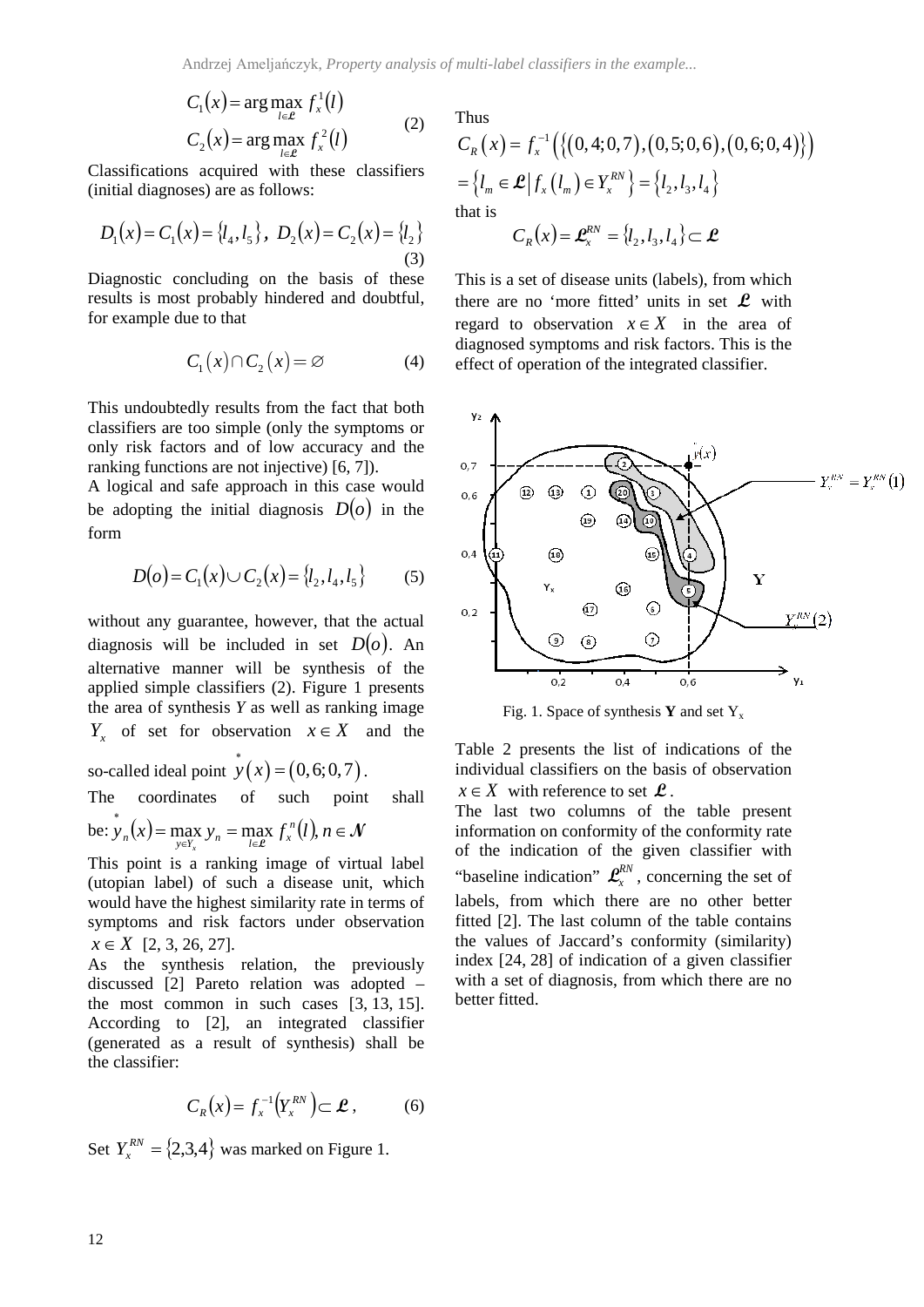| Lp.              | Classifier         | Classifier indication                     | Common part with the set<br>$\mathbf{\mathcal{L}}_{\!N}^{\!R}$ | The compatibility factor<br>Jacckard set and $\mathbf{\mathcal{L}}_{N}^{R}$ |
|------------------|--------------------|-------------------------------------------|----------------------------------------------------------------|-----------------------------------------------------------------------------|
| 1.               | $C_1(x)$           | $\{l_4, l_5\}$                            | $\{l_4\},\frac{1}{3}$                                          | $\frac{1}{4}$                                                               |
| 2.               | $C_2(x)$           | $\{l_2\}$                                 | $\{l_2\}$ , $\frac{1}{3}$                                      | $\frac{1}{3}$                                                               |
| 3.               | $C_3(x)$           | $\{l_2, l_3, l_4, l_5, l_{10}, l_{20}\}\$ | $\{l_2, l_3, l_4\}, 1$                                         | $\frac{1}{2}$                                                               |
| $\overline{4}$ . | $C_{R}(x)$         | $\{l_2, l_3, l_4\}$                       | $\{l_2, l_3, l_4\}, 1$                                         | 1                                                                           |
| 5.               | $C_{_{MG}}(x)$     | $\{l_2, l_4\}$                            | $\{l_2, l_4\}$ , $\frac{2}{3}$                                 | $\frac{2}{3}$                                                               |
| 6.               | $C_{\text{wc}}(x)$ | ${l_2, l_4}$                              | $\{l_2, l_4\}$ , $\frac{2}{3}$                                 | $\frac{2}{3}$                                                               |

Tab. 2. Proposals of initial diagnoses determined by the selected classifiers

The next to last column contains information on "intersection" of the indication of a given classifier with the set of nondominated labels and the coverage index with regard to intersection (proportion of a number of nondominated labels contained in the classifier indication to the total number of nondominated labels).

Referring to the need of possible further extension of classification we may [2], additionally determine the following sets on recurrent basis:

 $\mathbf{\mathcal{L}}_{x}^{RN}(1), \ \mathbf{\mathcal{L}}_{x}^{RN}(2)$  (the "most important" two, subsequent clusters of label set  $\mathcal{L}$  (see Figure 1) [5] and perform the ranking of the total of these sets  $\mathcal{L}^{RN}(1\cup 2)$ 

$$
\mathcal{L}_{x}^{RN}(1) = \{l_{2}, l_{3}, l_{4}\}\n\mathcal{L}_{x}^{RN}(2) = \{l_{5}, l_{10}, l_{20}\}\n\mathcal{L}_{x}^{RN}(1) \cup \mathcal{L}_{x}^{RN}(2) = \{l_{2}, l_{3}, l_{4}, l_{5}, l_{10}, l_{20}\} = \mathcal{L}_{x}^{RN}(1 \cup 2)\n\text{developing}\n\qquad\n\text{another}\nC_{3}(x) = \mathcal{L}_{x}^{RN}(1 \cup 2).
$$

This set may be further subject to ranking using the distance of its elements from the ideal point

(hypothetical ideal diagnosis)  $\dot{y}(x)$  [6, 7, 26]. We shall obtain (see Figure 1) the following ranking:

$$
r\left(\mathcal{L}_x^{RN}\big(1\cup2\big)\right)=\big\langle3,2,10,20,4,5\big\rangle
$$

Let's notice a significant difference between the ranking indications presented above with the ranking indications of only the first Pareto filtration:

$$
r\left(\textbf{\textit{L}}^{RN}_{x}\right)=\left\langle 3,2,4\right\rangle
$$

Using the recurrent Pareto filtration formula [2], extended the set of initial indications with the new labels numbered 10, 20 and 5, of which two  $l_{10}$  and  $l_{20}$  overtook label  $l_4$  in the ranking determined on the basis of distance from the ideal point (ideal label)  $\dot{y}(x)$ . This is a significant diagnostic conclusion implying great caution in excessively restrictive narrowing of the initial diagnosis. The specific nature of this situation is clearly illustrated in Figure 1.

### **3. Classifier committee voting**

For completeness of analysis of the discussed example the indications resulting from 'classifier voting' will be determined. In the case of such utilization of the classifier the fusion of classification is frequently applied, consisting in different 'classifier' voting' technologies [15]. The new complex classifiers are obtained using this method, for example, 'maximum number of votes' or 'majority of votes'.

Let

 $C = \{C_n, n \in \mathcal{N}\}\$  – committee (set) of classifiers such that

$$
C_n: X \to 2^{\mathcal{L}}, \quad n \in \mathcal{N}
$$

that is such that

$$
C_n(x) \subset \mathcal{L}, \ \ n \in \mathcal{N}
$$

Set of 'voting classifiers' for label  $l \in \mathcal{L}$  shall be defined as

$$
\mathcal{N}_x(l) = \{C_n \in C | l \in C_n(x) \}
$$

Let  $N_r(l)$  be the cardinality of set  $\mathcal{N}_r(l)$ ,  $l \in \mathcal{L}$ The classifier of "maximum number of votes"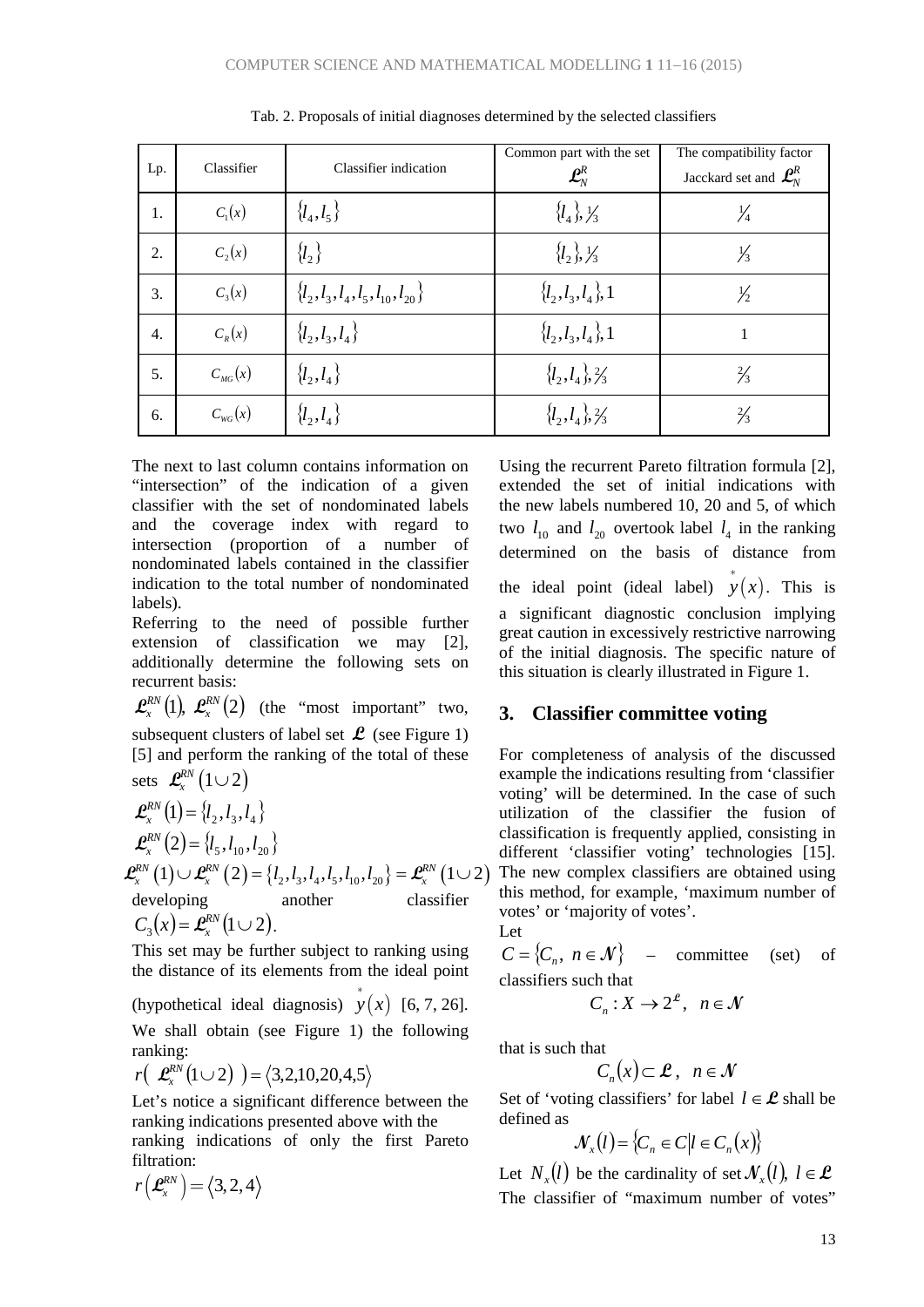selected (generated) by the classifier committee shall be the classifier  $C_{MG}: X \rightarrow 2^e$ , such that

$$
C_{MG}(x) = \arg\max_{l \in \mathcal{L}} N_x(l) \subset \mathcal{L},\tag{7}
$$

that is

$$
C_{MG}(x) = \left\{ \vec{l} \in \mathcal{L} \middle| N_x \left( \vec{l} \right) = \max_{l \in \mathcal{L}} N_x \left( l \right) \right\} \subset \mathcal{L}
$$

In the analyzed example, considering the first four classifiers (with no selection), we will obtain (see Table 2)

$$
C_{MG}(x) = \arg\max_{l \in \mathcal{L}} N_x(l) =
$$
  

$$
\left\{ l \in \mathcal{L} | N_x \binom{i}{l} = \max_{l \in \mathcal{L}} N_x(l) = 3 \right\} = \left\{ l_2, l_4 \right\} \subset \mathcal{L}
$$

The other voting principle is the majority of votes principle, leading to synthesis of the "majority of votes classifier":

 $G_{\text{wc}}: X \to 2^{\mathcal{L}}$ 

of the following exemplary form:

$$
C_{WG}(x) = \{l \in \mathcal{L}|N_x(l) \geq 1/2|C|+1\},\qquad(8)
$$

In the analyzed case:

$$
C_{WG}(x) = \{l \in \mathcal{L} | N_x(l) \ge 3\} = \{l_2, l_4\}.
$$

Table 2 also lists the results of indications of these classifiers and their conformity indices with the indication obtained as a result of Pareto filtration.

The diagnosis proposals obtained on the basis of indications of classifiers may be additionally assessed using many other quality indices, including: classification error, indication ambiguity or distinctness [6, 7, 24, 28].

## **4. The reliability of the Pareto classifier**

In the case of meta-classifiers obtained as a result of synthesis one may also define a "global quality index", so-called "indication reliability". Using the definition of the diagnostic process reliability index [7], one may propose the following formula specifying the value of the reliability index for meta-classifier  $C_p(x)$ :

$$
\overline{w}(x, C_R(x)) = \|y\| - \|y - y(x)\|,
$$
 (9)

where

$$
\dot{y} = \begin{pmatrix} * & * & * \\ y_1, ..., y_n, ..., y_N \end{pmatrix}, \text{ such that}
$$
\n
$$
\dot{y}_n = \max_{x \in X} \max_{l \in \mathcal{L}} f_x^n(l), \ n \in \mathcal{N}, \tag{10}
$$

the global ranking reference point (global ideal point, greatest lower bound of set *Y*). Upon normalization of the index value, we will obtain:

$$
w(x, C_R(x)) = 1 - \frac{\left\| y - y(x) \right\|}{\left\| y \right\|} = 1 - \alpha \left( \left\| y - y(x) \right\| \right) \tag{11}
$$

where

 $\alpha = \frac{1}{\|\mathbf{y}\|} = \frac{1}{\sqrt{N}}$  – normalization index (for normalized ranking areas it is assumed that

 $y = (1,...,1)).$ 

In the analyzed example, we will obtain:

$$
w(x, C_R(x)) = 1 - \frac{1}{\sqrt{2}} \|(1,1) - (0,6; 0,7)\| =
$$
  
=  $1 - \frac{1}{\sqrt{2}} \sqrt{(0,4)^2 + (0,3)^2} = 1 - \frac{1}{\sqrt{2}} \sqrt{0,25} =$   
=  $1 - \frac{1}{\sqrt{2}} \cdot \frac{1}{2} = 1 - \frac{1}{2\sqrt{2}} = 1 - 0,35 = 0,65$ 

Thus the reliability of indication  $(x, C_R(x))$  of classifier  $C_R(x)$  for observation  $x \in X$  in the analyzed example is only 65%. This confirms the fact that the diagnostic data used in the example and resulting from observation *x* were insufficiently expressive and unambiguous (see Table 1).

## **5. Summary**

Analysis of the results obtained on the basis of the diagnostic example described in Clause 4 fully confirms the benefits achievable thanks to the application of classifier synthesis. Even a brief analysis of the results obtained in the example (including analysis of Figure 1) demonstrates obvious benefits resulting from synthesis of classifiers leading to an increased value of many indexes used for assessment of quality of classifiers, such as: ranking function injectivity index, ambiguity index, expressiveness index and reliability of indications [1, 6, 7, 28]. The analysis of the example also demonstrates the possible diagnostic benefits from the repeated application of the Pareto filtration leading to the extension of the initial diagnosis. Surprisingly, high conformity of the indications of "classifier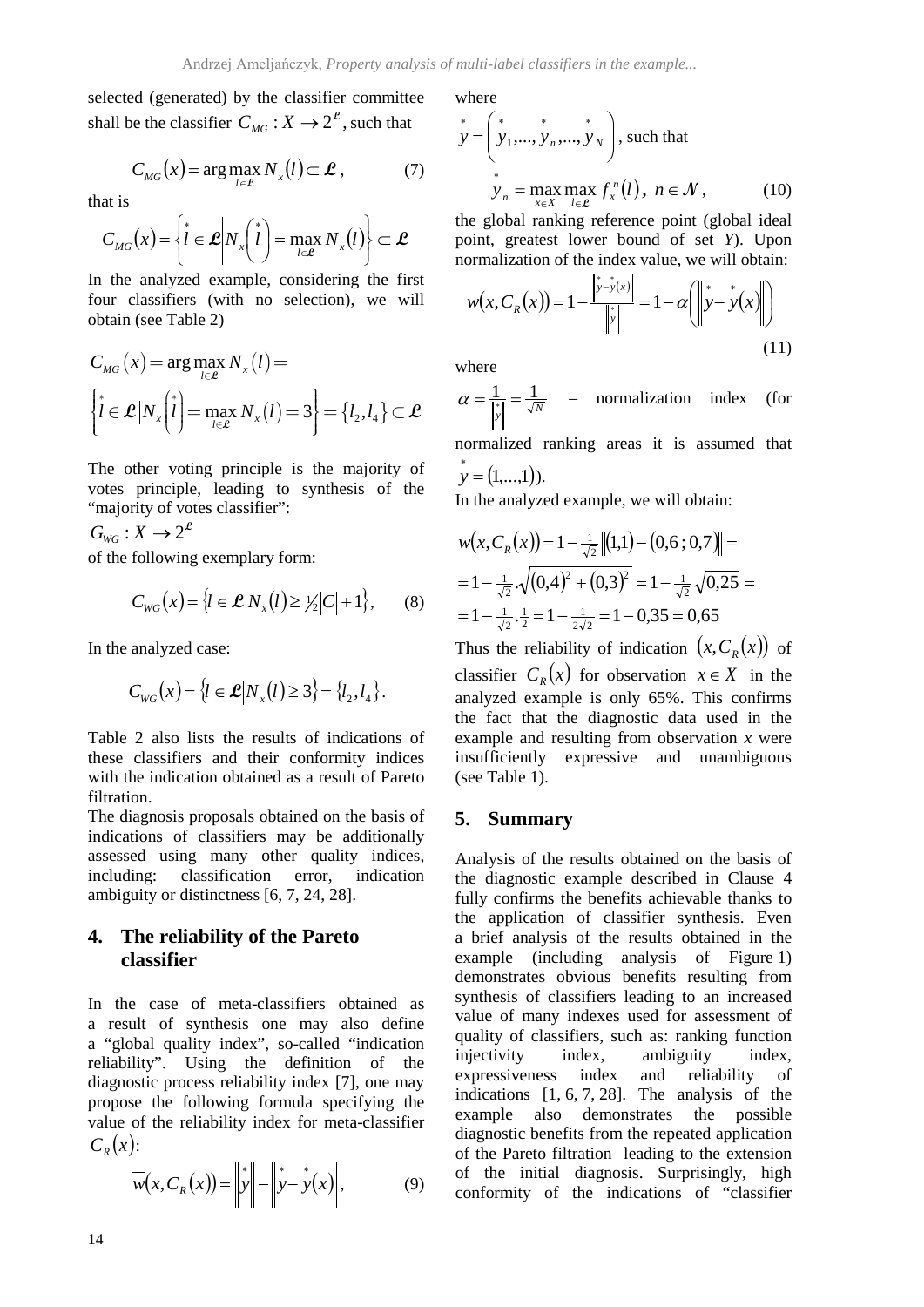voting" in a form of "maximum number of votes" (7) and "majority of votes" (8) classifiers with Pareto meta-classifier (66 % conformity with baseline indication  $\mathcal{L}^{RN}_{\mathcal{L}}$  (see Table 2) appeared to be an unexpected effect of the analyzed example.

## **6. Bibliography**

- [1] Acid S., Campos L.M., "A comparison of learning algorithms for Bayesian Networks: a case study based on data from an emergency medical service", *Artificial Intelligence in Medicine*, 30, 215–232 (2004).
- [2] Ameljańczyk A., "Pareto filter in the process of multi-label classifier synthesis in medical diagnostics suport algorithms", *Computer Science and Mathematical Modelling*, No. 1, 3–10 (2015).
- [3] Ameljańczyk A., *Multiple optimization*, WAT, Warszawa, 1986.
- [4] Ameljańczyk A., *Optymalizacja wielokryterialna w problemach sterowania i zarządzania*, Ossolineum, Wrocław, 1984.
- [5] Ameljańczyk A., "Metoda podziału zbioru obiektów na wielokryterialne klastry jakościowe", *Biuletyn Instytutu Systemów Informatycznych*, Nr 12, 1–7 (2013).
- [6] Ameljańczyk A., "Multicriteria similarity models in medical diagnostics support algorithms", *Bio-Algorithms and Med- -Systems*, Vol. 21, No. 1, 33–39 (2013).
- [7] Ameljańczyk A., "Wiarygodność komputerowych systemów wspomagania diagnostyki medycznej", w: *Problemy modelowania i projektowania opartych na wiedzy systemów informatycznych na potrzeby bezpieczeństwa narodowego*, 23–39, WAT, Warszawa, 2014.
- [8] Balcan M.F., Bansal N., Beygelzimer A., Coppersmith D., Langford J., and Sorkin G.B., "Robust reductions from ranking to classification", *Machine Learning*, 72(1–2), 139–153 (2008).
- [9] Bouyssou D., Marchant T., "An axiomatic approach to noncompensatory sorting methods in MCDM, I: The case of two categories", *EJOR*, 178(1), 217–245 (2007).
- [10] Brans J.P.,Vincke Ph., "A preference ranking organization method: The PROMETHEE method for Multiple Criteria Decision-Making", *Management Science*, Vol. 31, No. 6, 647–656 (1985).
- [11] Courtney H., Kirkland J., Viguerie P., "Strategia w warunkach niepewności",

w: *Zarządzanie w warunkach niepewności*, Harvard Busines Review, 316–324, Helion, Gliwice, 2006.

- [12] Dietterich G.T., "Machine learning research: four current directions", *AI Magazine*, 18, 97–136 (1997).
- [13] Furnkranz J., Hullermeier E., Mencia E., and Brinker K., "Multilabel classification via calibrated label ranking", *Machine Learning*, 73, 133–153 (2008).
- [14] Kahneman D., Tversky A., "Prospect theory: An Analysis of Decision Under Risk", *Econometrica*, Vol. 47, No. 2, 67–72 (1978).
- [15] Kuncheva L.I., Whitaker C.J., "Measures of diversity in classifier ensembles", *Machine Learning*, Vol. 51, No. 2, 181–207 (2003).
- [16] Larose D., *Metody i modele eksploracji danych*, Wydawnictwo Naukowe PWN, Warszawa, 2008.
- [17] Pawlak Z., "Rough Sets", *International Journal of Computer and Information Sciences*, Vol. 11, 341–356 (1965).
- [18] Pawlak Z., *Systemy informacyjne – podstawy teoretyczne*, WNT, Warszawa, 1983.
- [19] Perl J., *Probabilistic Reasoning in Intelligent Systems: Networks of Plausible Inference*, Morgan Kaufmann, Los Angeles, California, 1988.
- [20] Rasiowa H., *Wstęp do matematyki współczesnej*, PWN, Warszawa, 2005.
- [21] Ruiz C., *Illustration of the K2 Algorithm for Learning Bayes Net Structures*, Department of Computer Science WPI, Bayesian Network Power Constructor, Worcester, MA, 2009.
- [22] Saaty T.L., "Rank from comparisons and from ratings in the analytic hierarchy/network processes", *EJOR*, 168(2), 557–570 (2006).
- [23] Seo F., Sakawa M., *Multiple Criteria Decision Analysis in Regional Planning*, D. Reidel-Kluwer, Dordrecht-Boston-Lancaster–Tokyo, 1988.
- [24] Seung-Seok Ch., Sung-Hyuk Ch., Tappert Ch.C., *A Survey of Binary Similarity and Distance Measures*, Pace University, New York, 2006.
- [25] Shipp C.A., Kuncheva L.I., "Relationships between combination methods and measures of diversity in combining classifiers", *Information Fusion*, Vol. 3, No. 2, 135–148 (2002).
- [26] Yu P.L., Leitmann G., "Compromise solutions, domination structures and